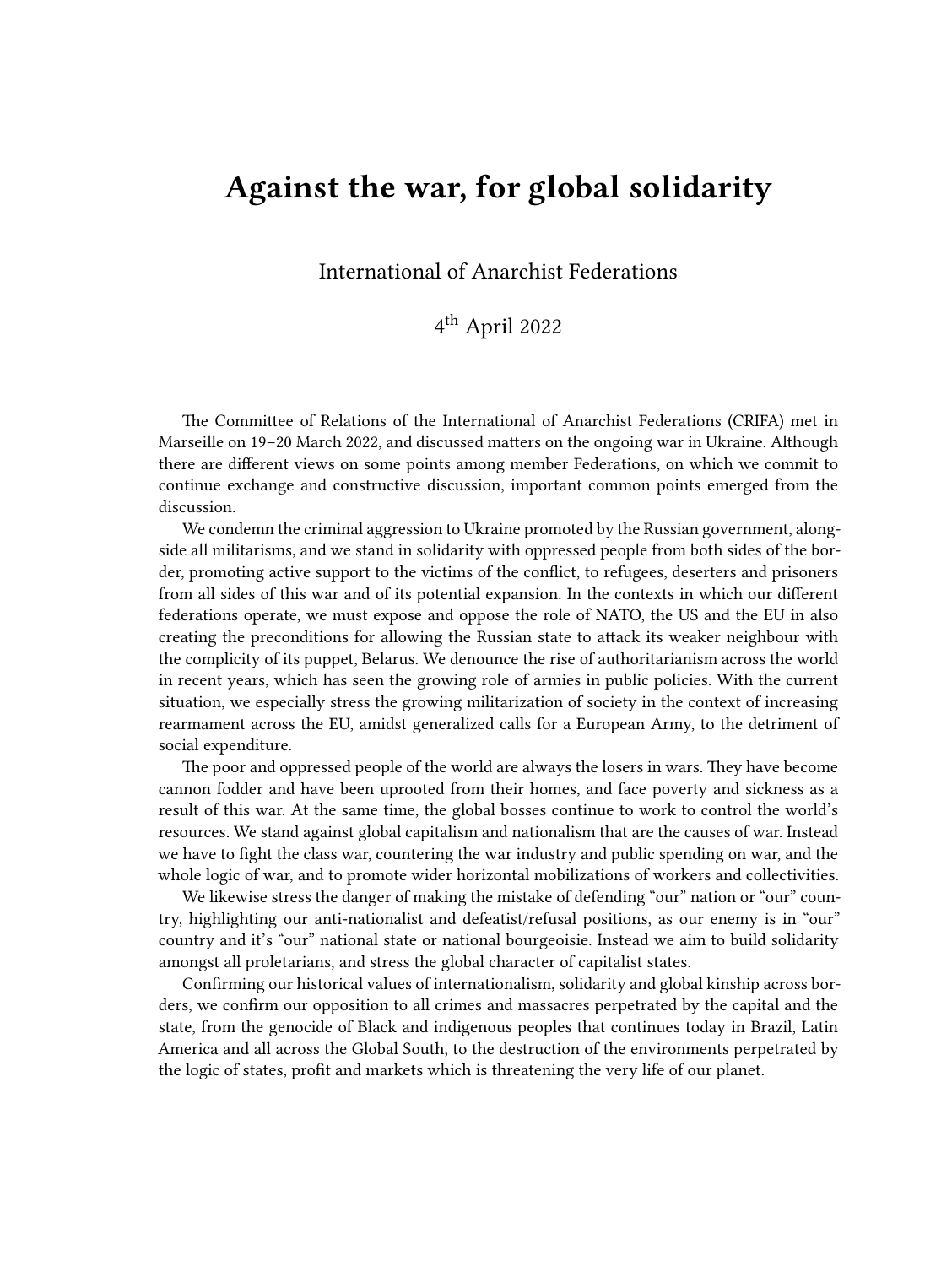In the perennial war of the oppressors against the oppressed, we see the worsening of the living conditions of poor people around the world due to the pandemic and regional wars that began in recent years, as a consequence of the growing cost of basic commodities and further spending on armaments due to war economy. We especially stress the tragedy of migrants, marginalized and racialized people who are denied the most basic rights, and we stand alongside the last, the forgotten, the discriminated, against states, capitalism, fascism, racism, patriarchy and exploitation.